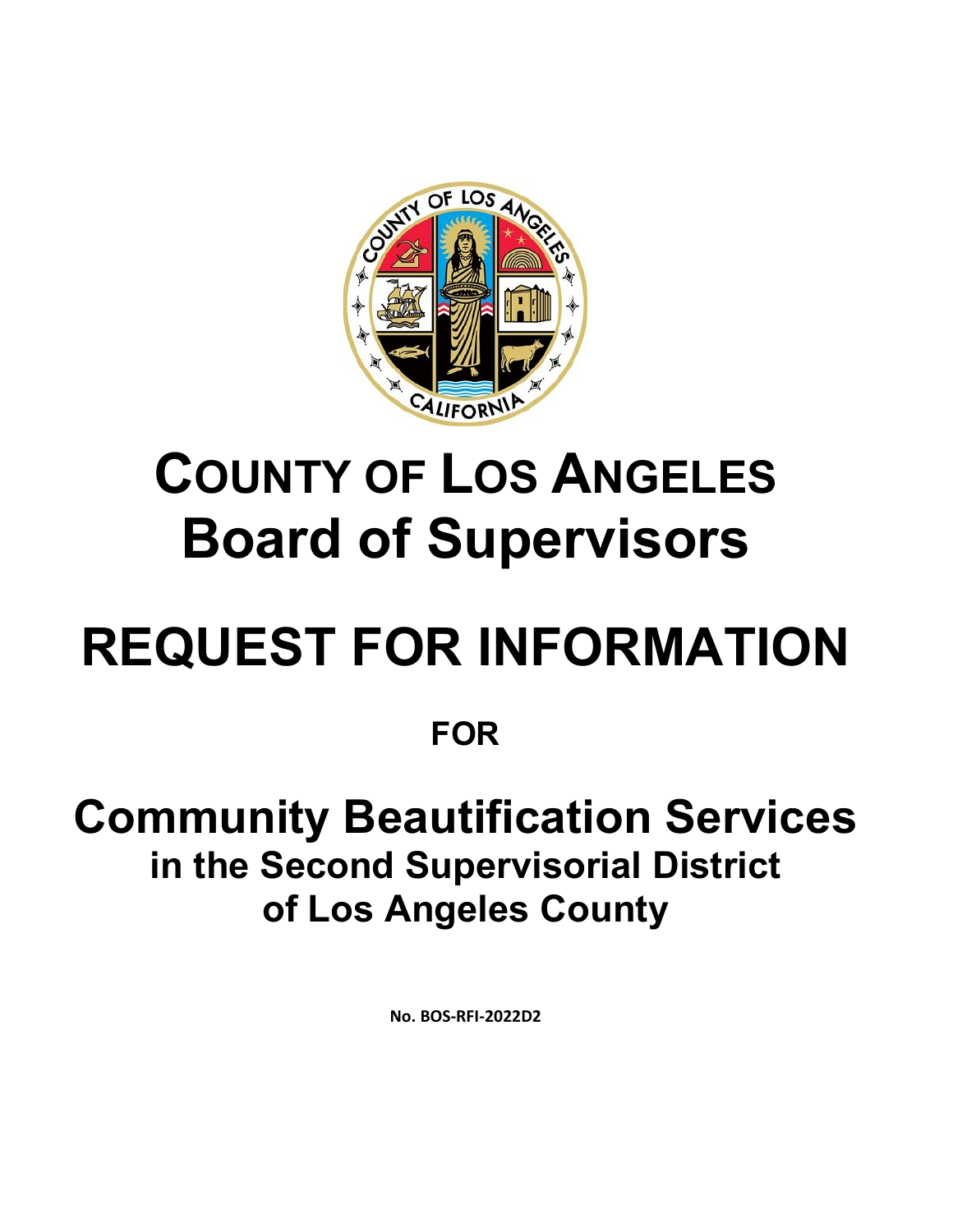#### **1.0 PURPOSE**

The County of Los Angeles (County) Board of Supervisor (BOS) is releasing this Request for Information (RFI) to obtain information from organizations that may be interested in contracting with the County to provide community beautification services. The ideal organization would be interested and qualified to provide a transformative model of community beautification services in historically undeserved unincorporated communities of the Second Supervisorial District.

This RFI does not commit the County to contract for any services whatsoever. The County shall not be liable in any way or have any responsibility for any costs incurred in connection with the preparation, submittal, or presentation of any response to this RFI. Respondents are advised that the County reserves the right to use any information gathered in response to this RFI to develop future solicitations.

#### **2.0 BACKGROUND**

The Office of Los Angeles County Supervisor Holly J. Mitchell is considering awarding funds to enhance the quality of life in unincorporated neighborhoods by removing debris and graffiti and incorporating context-appropriate green features and public art as long-term deterrents. The Office seeks partners who can: demonstrate an innovative and thoughtful approach to the work, possess previous history and experience working on similar projects in the unincorporated neighborhoods of the Second District, share a commitment to racial and social justice, and can commit to providing high quality jobs targeted to residents with barriers to employment.

Funds are expected to be awarded in fiscal year 2022-23 (after July 1, 2022).

#### **3.0 SCOPE OF WORK**

The County is currently envisioning the needed services to include:

• *Needs Assessment and Strategic Deployment:* Conduct an inventory of hotspots within the unincorporated Second District to determine priority areas of focus for enhanced services, in partnership with the Office. This includes, but is not limited to, taking inventory of graffiti and trash hot spots: and reporting back with a map of these areas, recommending services most needed (key components listed below), as well as a strategy to deploy resources equitably and strategically.

Please note: While illegal dumping reporting and bulky item pickup services exist through the County Public Works app, they are historically underutilized in lowincome communities as they require additional effort to understand and call-in to the relevant department (DPW).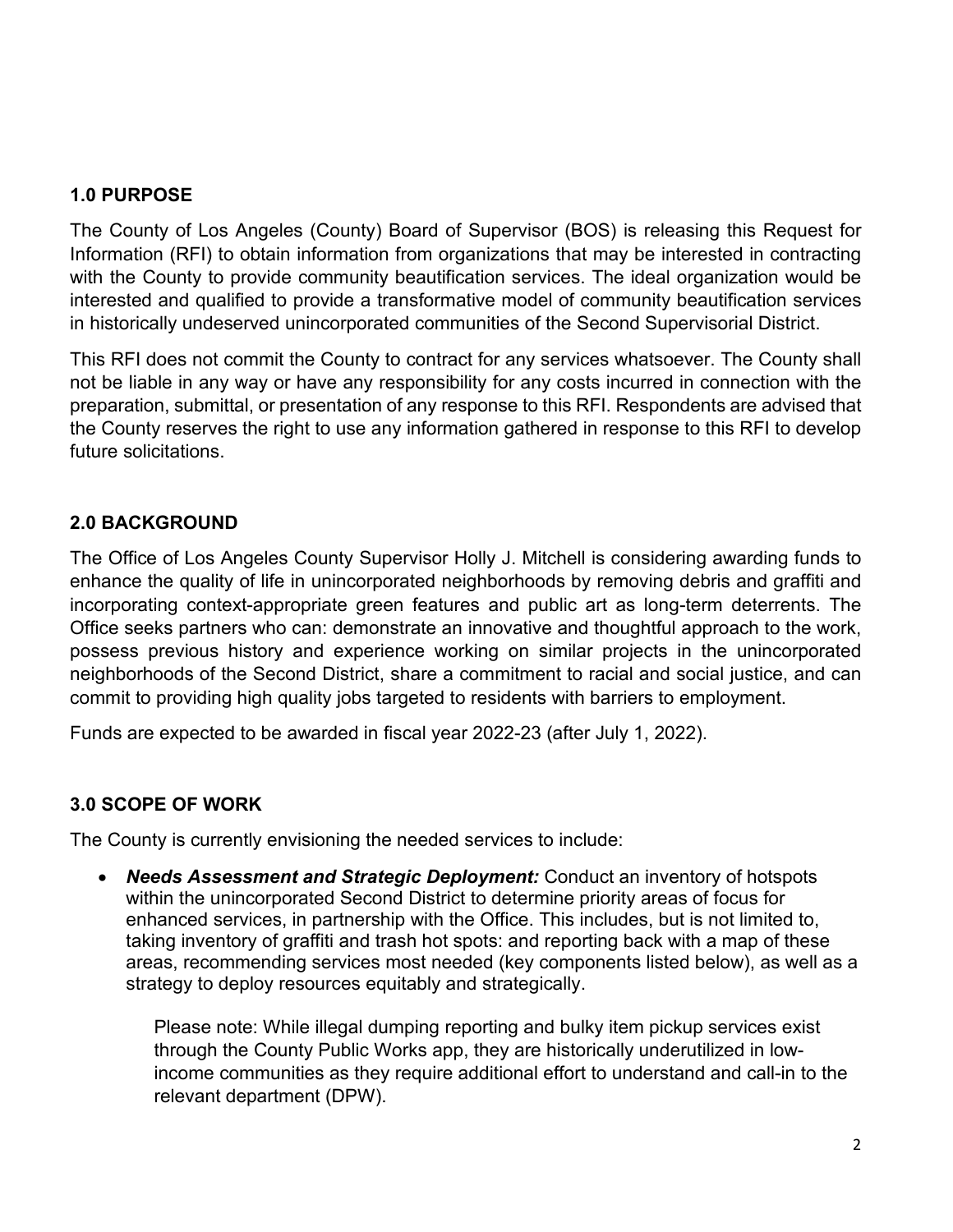#### • *Trash Clean Up*

- o Deploy both staff and volunteer lead neighborhood clean-ups
- $\circ$  Submit as needed bulky item pick up requests to the Department of Public Works (DPW)
- o Targeted education campaign to residents about preventing illegal dumping and how to report illegal dumping, graffiti, and bulky items.
- *Graffiti Abatement and Beautification:* Remove graffiti in a context sensitive way (including painting over graffiti, installing living walls, and contracting with local artists to install murals). Mural installations should incorporate community identity and be installed by local artists. Also Identify other community enhancement projects.
- *Data Collection:* Collect data on:
	- $\circ$  The location of litter that has been cleaned, quantity of litter at a site, types of litter collected, how quickly litter returns to hotspot sites,
	- o The quantity of graffiti at a site, type of graffiti, strategy deployed to abate graffiti, and how quickly graffiti returns

#### • *Workforce Development*

- o Employ at least 50% local workers from within a 3-mile radius of the project site on all projects.
- o Ensure that workers are trained and work-ready through a pipeline program that targets those workers who have traditionally experienced barriers to employment including, but not limited to formerly incarcerated, current and formerly homeless, transition aged youth, and veterans, among others.
- o Track wages, placement, and retention outcomes on all projects for one-year post-placement
- o Case management and job development for career ladders post placement, including in public sector employment

#### **4.0 REQUESTED INFORMATION**

The County is requesting the following information from organizations that are potentially interested in contracting with the County to provide the services described in Section 3.0 of the RFI. The County is requesting that potentially interested organizations provide the following information in 8 pages or less (excluding resumes):

- Part 1: Cover Letter including:
	- $\circ$  Name of description of the lead entity
	- $\circ$  Tax status of the lead entity
	- o Narrative description demonstrating an understanding of and approach to the outlined Scope of Work
- Part 2: Resumes of key project team members